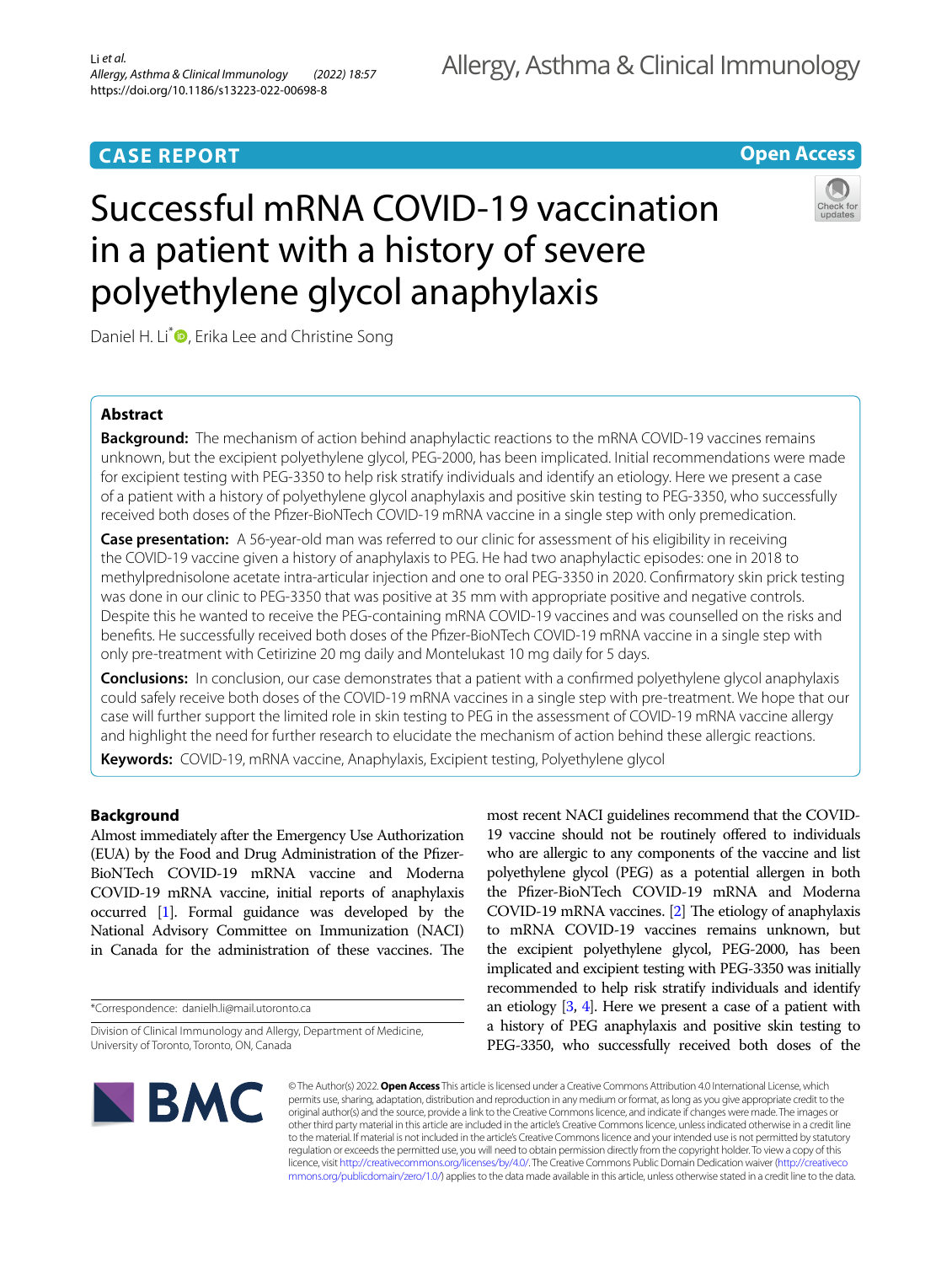Pfizer-BioNTech COVID-19 mRNA vaccine in a single step with only premedication.

# **Case presentation**

A 56-year-old man was referred to our clinic for assessment of his eligibility in receiving the COVID-19 vaccine given a history of anaphylaxis to PEG. His frst reaction occurred in June 2018 when he received a methylprednisolone acetate (Depo-Medrol®) intraarticular injection for osteoarthritis. Within fve minutes of receiving the injection, he developed fushing, difuse pruritus, shortness of breath, wheezing, chest pain and palpitations. He also had a syncopal episode with documented hypotension (63/40 mmHg) and hypoxia and was transported to the Emergency Department for further management. In 2020, he went on to have an anaphylactic reaction to oral PEG-3350 (Restoralax®), where he developed difuse pruritis, urticaria, diaphoresis, shortness of breath and wheeze within ten minutes of taking his frst dose. He was treated with intramuscular epinephrine and had resolution of his symptoms within four hours.

Given the history of PEG anaphylaxis, skin prick testing (SPT) with PEG-3350 was done as the next step. Wheal and erythema were measured at 15 min. He tested positive (35 mm in diameter) on PEG-3350 (68 mg/ml) with an appropriate response to histamine for positive control and normal saline for negative control. However, despite his clinical history of anaphylaxis and positive skin prick testing to PEG-3350, he wanted to receive the PEG-containing mRNA COVID-19 vaccine due to the high rates of COVID-19 in the community at that time. He was counseled on the risks and understood that a confrmed PEG allergy was considered a contraindication.

The patient received pre-treatment with Cetirizine 20 mg daily and Montelukast 10 mg daily for 5 days. Then, we administered the first dose of the Pfizer-BioNTech COVID-19 mRNA vaccine to him in a single step in our hospital-based allergy clinic. He did not develop any subjective or objective evidence of an allergic reaction within the hour of observation. Three weeks later he received his second dose of the Pfzer-BioNTech COVID-19 mRNA vaccine in a single step at a community vaccine clinic with the same pre-treatment course without any adverse reactions.

# **Discussion and conclusions**

Initial case reports of PEG allergy as the etiology of anaphylaxis to the mRNA vaccines suggested an IgEmediated mechanism [[4\]](#page-2-3). However, there is increasing evidence suggesting that this may not be the case.

Warren et al. looked at 11 patients, with a history of reported anaphylaxis to the mRNA vaccine and found that none had a positive skin prick test to PEG or had PEG IgE detected. However, 91% had positive basophil activation results to PEG and high levels of IgG to PEG were detected [[5\]](#page-2-4). Warren et al. postulated that the mechanism of anaphylaxis to the mRNA vaccines may be due to an IgG complement activation-related pseudoallergy  $(CARPA)$  [[5\]](#page-2-4). This may suggest why our patient with IgE-mediated sensitization to PEG confrmed on skin prick test was able to tolerate both doses of the mRNA vaccine.

Other studies have also provided support in the limited role of excipient testing. Wolfson et al. recently looked at 80 individuals with reported allergic reactions after the frst dose of a mRNA COVID-19 vaccine and found 75% of these individuals were able to receive the second dose regardless of skin test results (the positive skin testing was only to intradermal methylprednisolone acetate and not PEG-3350) [[5\]](#page-2-4). More recently a case series of 12 patients was published by Picard et al. that looked at the safety of COVID-19 vaccination in patients with PEG allergy, unfortunately only 1 out of their 12 patients had a history of anaphylaxis to PEG, skin test positive to PEG 3350 and went on to receive an mRNA COVID-19 vaccine in one step [[7\]](#page-2-5). We are reporting one of the frst few cases of a patient who successfully received the mRNA vaccine in a single step with positive epicutaneous testing to PEG-3350 and a history of severe PEG anaphylaxis.

The limitation of our observation is that we are unable to discern if our patient was only able to successfully receive the mRNA COVID-19 vaccine in a single step because of premedication or being PEG allergic does not translate into a high risk of reacting to mRNA COVID-19 vaccines. We suspect that it is the latter, as in the case series by Picard et al. they had one patient who was PEG allergic, skin test positive and received the COVID-19 mRNA vaccine in a single step without premedication. [[7\]](#page-2-5)

There is currently no standardized approach to PEG allergic patients receiving COVID-19 vaccines given the paucity of cases and the diferences in approaches between diferent centers. When faced with the challenge of safely facilitating COVID-19 vaccination in patients with PEG allergy, diferent centers have utilized diferent strategies including premedication, split dosing, and use of a non-mRNA COVID-19 vaccine.

We hope that our case will further support the limited role in skin testing to PEG in the assessment of COVID-19 mRNA vaccine allergy and contribute to our repertoire of cases so that eventually a standardized guideline can be generated to help allergists manage